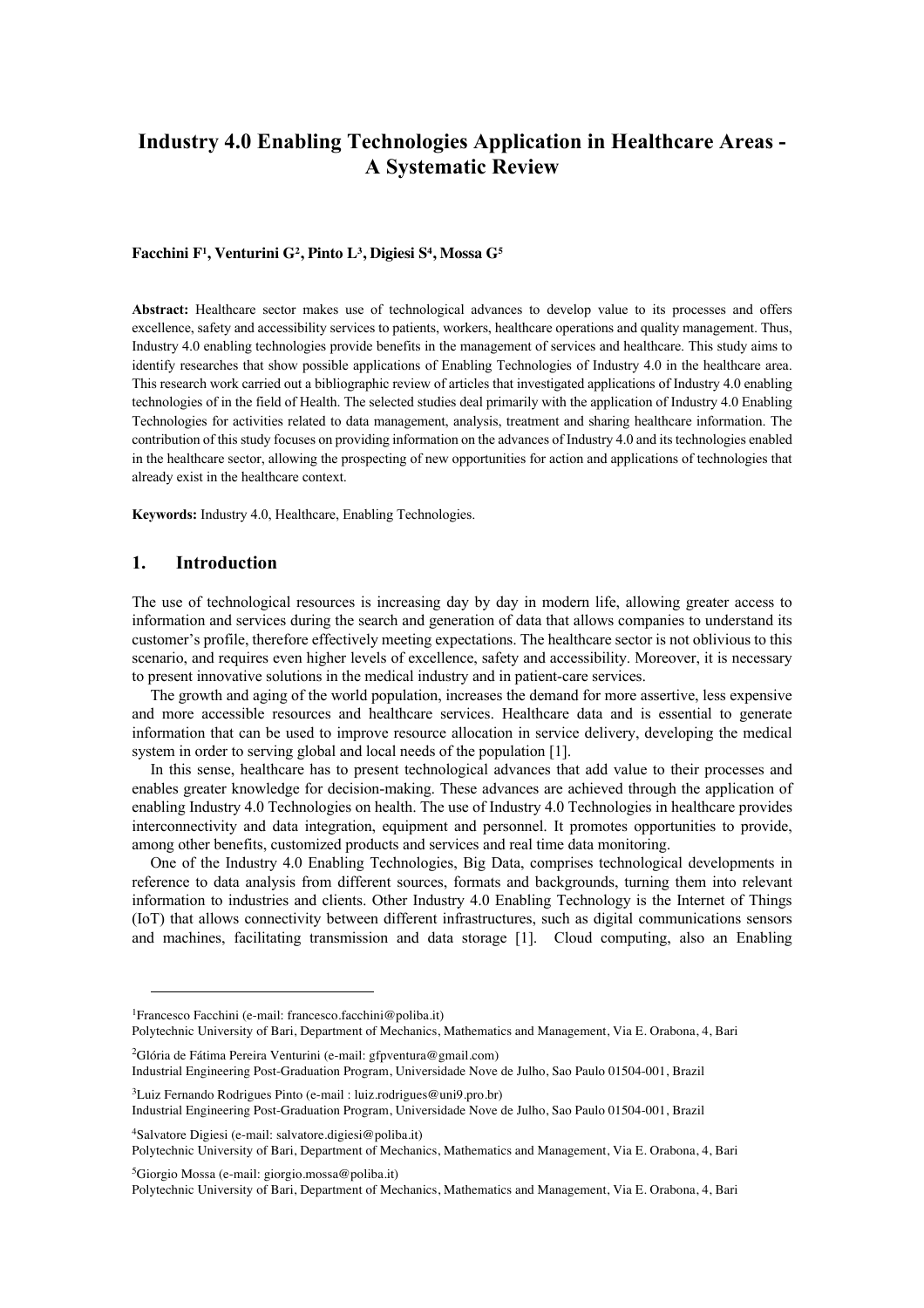Technology of Industry 4.0, consists in a platform with ample storage capacity, sharing and accessibility of data that is independent of resources and physical infrastructure.

Industry 4.0 also aborts Cyber-Physical Systems (SPC), which comprises computational, physical and online processes, creating a bridge between incorporated applications, network resources and human body dynamics through the use of inter- and intra-connectivity [4]. Also presented as Enabling Technology of Industry 4.0, Augmented Reality, represents integration between virtual data and real world dimensions through the use of display devices that continuously show the data overlap from both physical and virtual realities [5].

The enabling technology that aims to produce customized items [6] generated from digital data is called Additive Manufacturing, known as 3D printing [7]. Unlike the production of physical items, Artificial Intelligence provides decision-making by machines, simulating the human capacity to organize information and recognize the most adequate decision on solving specific problems.

Considering these technological advances, this investigation suggests the following research questions: (i) which Industry 4.0 enabling technologies are used in Healthcare?; (ii) how have publications on this topic increased over the years?; (iii) how is the distribution of publications by countries?; (iv) which journals most published this topic?; (v) what methodologies and approaches were used in the researches?

To answer the mentioned questions, this study presents a bibliometric review of the literature to identify Industry 4.0 Enabling Technologies applications in Healthcare areas. This paper is organized in structured sections as follows: section 2 presents the aim of the work, in section 3 are described the research methods, section 4 contains the results and, in section 5, the conclusion.

# **2. Objective**

This study aims to identify the applications of Enabling Technologies of Industry 4.0 in healthcare areas by means of literature research.

This work will provide the synthesis of academic studies that address research on the topic. It will also present which of the technologies adopted by health services and which are the application proposals, correlating health areas where the proposals of the selected studies were developed.

## **3. Methods**

This study presents a literature review on the implementation of Enabling Technologies of Industry 4.0 applied in the fields of Health. A bibliometric survey of visas quantifies the scientific literature on a specific topic [8], through which it is the possible average to identify the data empirical data that can be displayed in predefined selection settings [9]. The synthesis of the results provided by a bibliometric research carried out in a systematic way can be reproduced [10]. The presentation of a compilation of relevant information on a given subject becomes strategic for future studies that address the researched topic [11]. The studies that fit the research theme will be selected, mapped, aggregated and related in a summarized way.

To ensure coverage of the issue upon existing publications, parameters were established to carry out the literature search of all published articles that address the use of Enabling Technologies Industry 4.0 in the context of health. This way, not only keywords and their cognates were defined, but were also established the search basis and the selection benchmark for systematic reviews regarding health: "Health", "Care," "Medical" and "Clinical".

As for Industry 4.0 Enabling Technologies, in agreement with [12] the following keywords were established: "Industry 4.0", "Internet of Things," "Big Data", "Cloud Computing", "Cyber Physical Systems", "Collaborative Robots", "Additive Manufacturing", "Augmented Reality" and "Artificial Intelligence".

The combination of keywords resulted in 36 groups with two terms, one keyword related to Industry 4.0 and the other to healthcare. The search on databases focused on articles that mentioned the selected keywords in its Title, Abstract or Keywords. In addition, this study assumes as a premise, scientific and review articles published in international journals. The analysis on articles took two months, August and September 2019.

This investigation found 679 articles. From this total, 252 duplicated papers have been removed [9]. Others 283 articles were out of the scope of this research. Then, the full-text content analysis involved 144 articles, addressing the application of Enabling Technology of Industry 4.0 in healthcare. As recommended by [13], two researchers led the content analysis of the articles, in order to guarantee reliability to the review.

The analysis consisted in the following topics: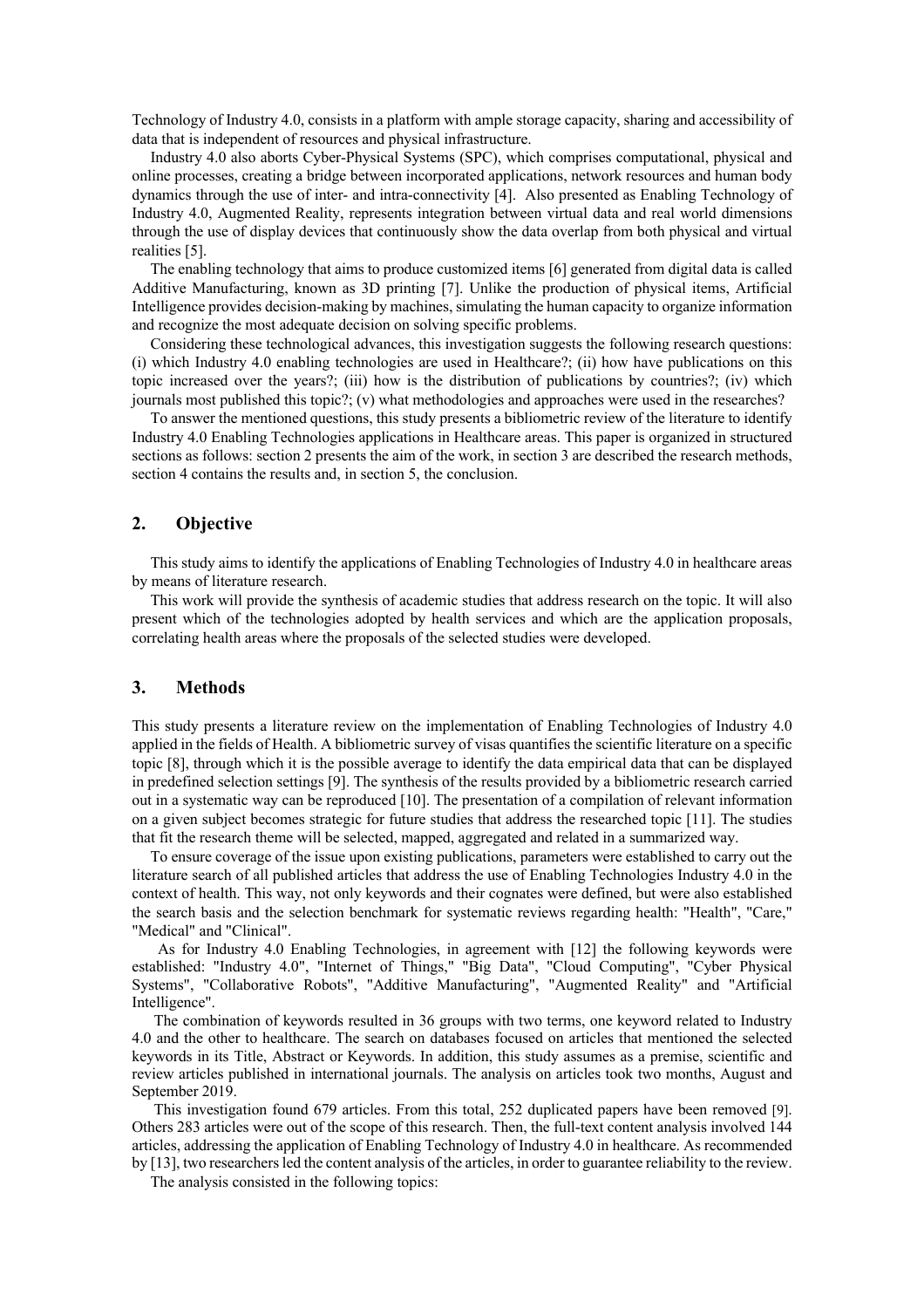- (i) Publication over the years;
- (ii) Publication's Country of Origin;
- (iii) Periodic where articles were published;
- (iv) Methodology;
- (v) Industry 4.0 Enabling Technologies applied to health;
- (vi) Healthcare areas where were applied the Enabling Technologies Industry 4.0.

# **4. Results**

This section shows the obtained bibliometric data after analysis of 144 selected articles, which addressed the application of Industry 4.0 enabling technologies in health.

#### **4.1 Publications over the years**

The gradual increase of publications addressing the application of Industry 4.0 of Enabling Technologies in healthcare areas care over the years was evidenced. Considering the official designation of the term "Industry 4.0" in 2011 as well as the technologies that demonstrate advances related to this term, is evident that academic publications were more constant from the year 2013 onwards. Therefore, it is possible to consider the scientific community engagement to conduct a research that addresses the application of Enabling Technologies of Industry 4.0 in healthcare areas.

One has to consider that, despite the recent definition of "Industry 4.0", publications prior to 2011 showed Enabling Technologies studies, representing 6% of the selected works. Thus, the reduced number of publications in 2019, compared to the year 2018, can be related to period of time in which the articles were searched, finalized in September 2019. Publication distribution over the years is presented in Fig. 1.



**Fig. 1.** Publications over the years

## **4.2 Publication's Country of Origin**

They were selected arising publications from 32 countries, namely Algeria, United Arab Emirates, Slovenia, Hungary, Israel, Mexico, Poland, Kenya, Singapore, Tunisia, Vietnam, Belgium, South Korea, Egypt, Finland, Greece, Saudi Arabia, Canada, Korea, Iran, Japan, Italy, Germany, Spain, France, India, Brazil, Australia, United Kingdom, China and the United States.

 Note that the United States studies were significant, publishing 30 articles on the topic, followed by China and the United Kingdom, with 21 and 15 publications respectively. Countries that had more than 4 publications related to the topic are represented in Fig. 2.



**Fig. 2.** Publications by country

#### **4.3 Journals**

The selected articles were published in 87 different journals, 68 of them having only one publication about the subject and 18 having 2 or more publications. Journals represented in Fig. 3 presented three publications or more. The journal "Future Generation Computer Systems" accounted for 13 selected publications.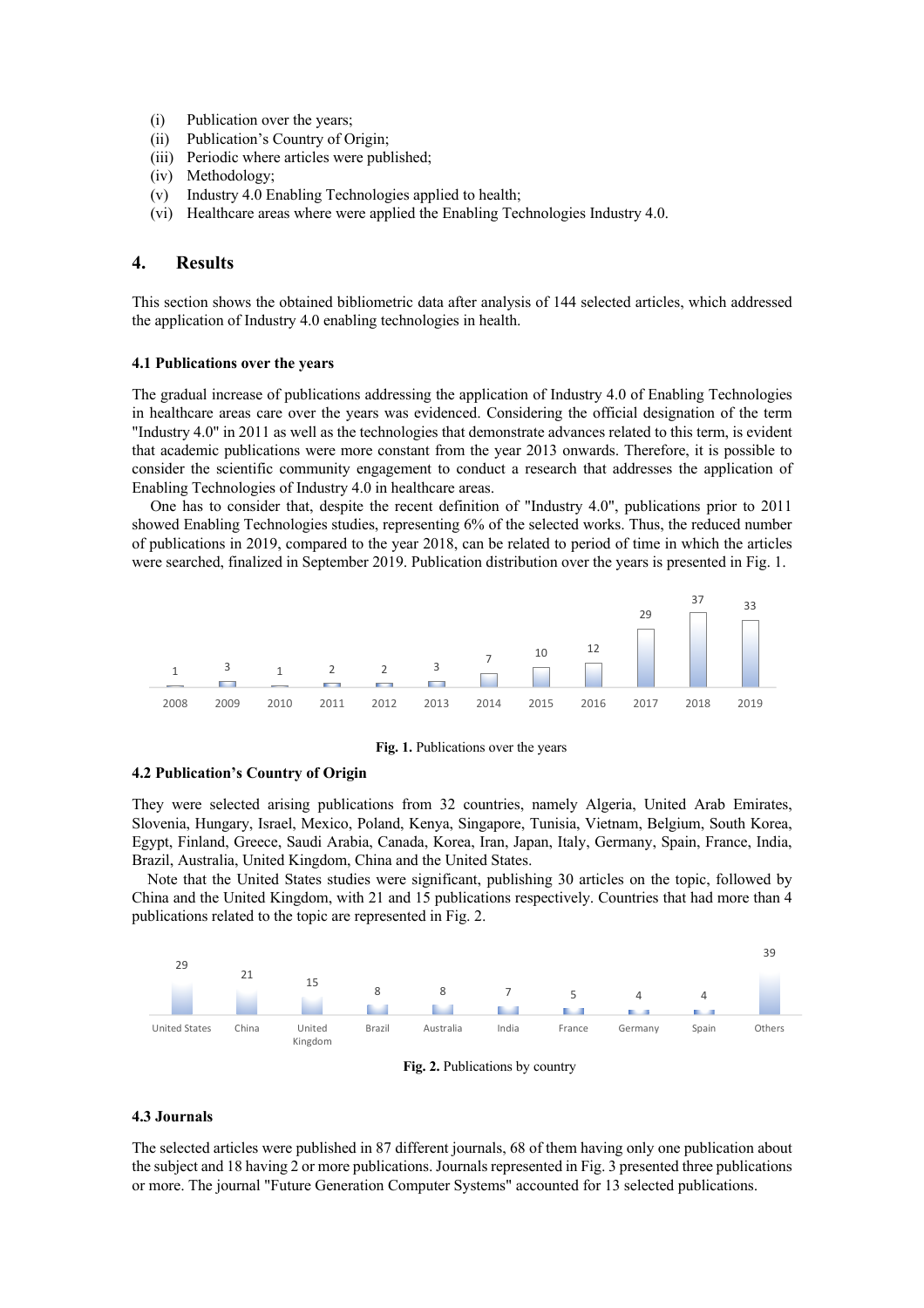Ratings for journals were not stablished, as they take on different lines of publication. Journals about health, information technology, dentistry and other segments were selected, indicating a sprayed approach of the themes through different areas of interest in the application of Enabling Technologies of Industry 4.0 in healthcare areas.



**Fig.3.** Publications by journal

#### **4.4 Applied Methodology**

The selected papers presented mostly experiments and case studies as the research methodology of choice, which is justified since they are recent themes and they are considered innovative initiatives, according to the found literature. Similarly, the representation of literature researches, showing the scientific community's interest in more information on the Industry 4.0 Enabling Technologies and their applications in healthcare areas. 2% of the selected articles showed surveys, also related to scarcity of Healthcare initiatives that can be evaluated and compared in large volumes. 54% of the selected works presented qualitative approaches with the intention of providing information based on particularities of each studied case.



**Fig. 4.** Methodology and Research Approach

#### **4.5 Industry 4.0 Enabling Technologies in Healthcare Areas**

The literature review conducted by this research identified the following Industry 4.0 Enabling Technologies applied in Health: Big Data; Internet of Things; Cloud Computing; Cyber-Physical Systems; Additive Manufacturing and Artificial Intelligence. None article mentioned the use of Collaborative Robots in healthcare.

Big Data had presented in the most of studies. This technology is characterized by the large amount of data available and their potential use for analysis. Thus, the electronic medical records allows easier access to medical data, which analyses can afford more knowledge about patients profile [14], generate guidelines for strategic objectives in health institutions [15] and address clinical approaches related to lines of care [16] [17]. In addition, Big Data was useful for the identification of disease outbreaks [18], epidemiological research related to cardiac clinical conditions of patients [19] and clinical impacts resulting from radiological treatments in cancer patients [20]. Furthermore, to guarantee the high quality of collected data [21] and their comparative analysis [22].

The treatment and interpretation of a large amount of data allowed health services to use the available information to pathologies diagnoses. It was applied on treatment of patients with breast cancer [23], lung cancer [24], arthrosclerosis [25], gestational diabetes [26] and Alzheimer [27]. It was also used to identify patients with clinical characteristics of epilepsy [28], heart disease [29], fatty liver [30], dyspepsia [31] and rare diseases with specific characteristics [32]. In addition, the structuring of algorithms for data interpretation was used to identify allergic reaction to medicines [33] and the interpretation of abnormalities in electrocardiological exams [34] and mammographic test exams [35], in order to treatment delays.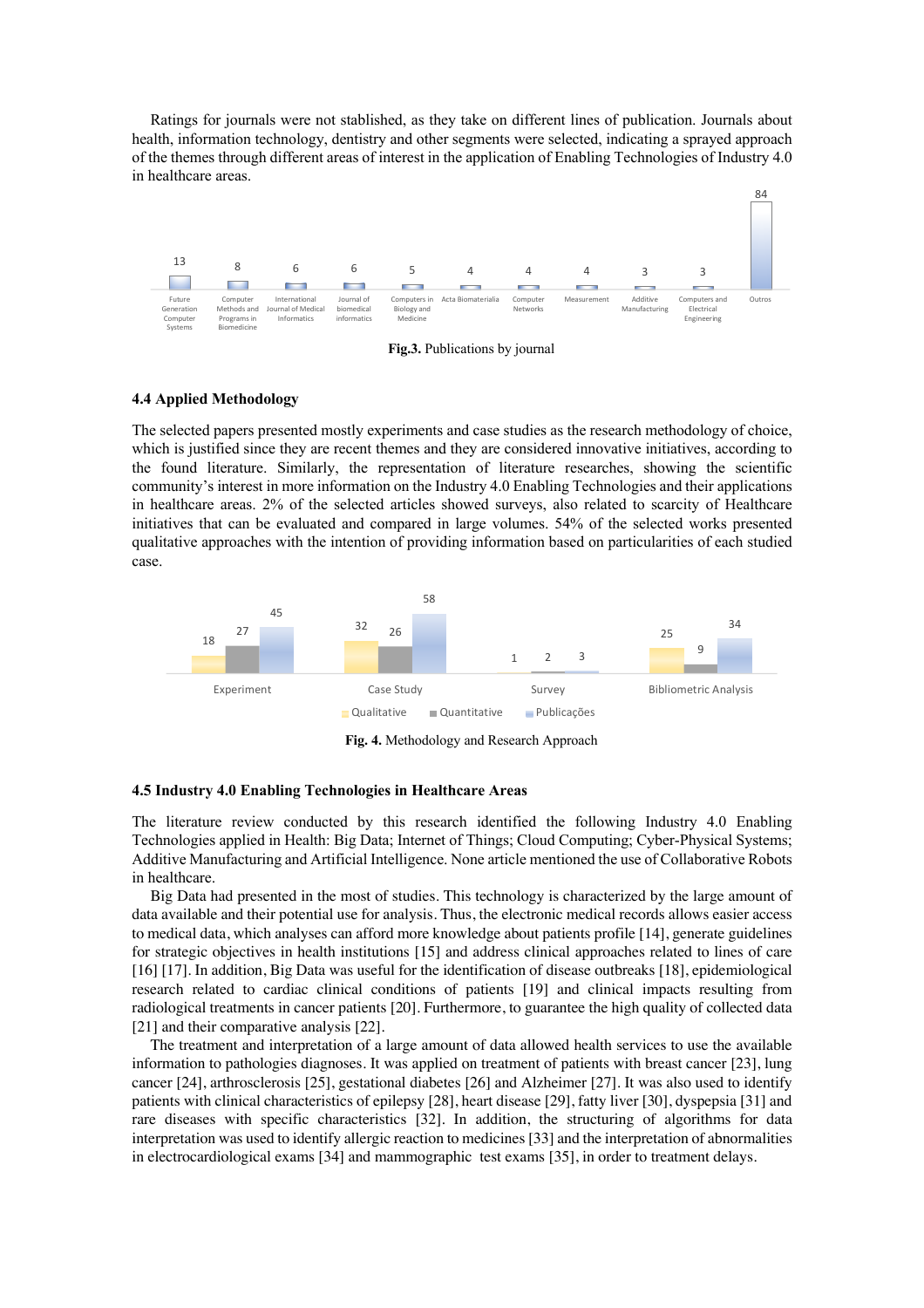Moreover, the definition of algorithms applied to health data allowed the prediction of diseases through interpretations of current clinical conditions. It presented trends in the evolution of patients to bipolar disorder [36], suicide resulting from disorders of mood [37], prediction of heart disease [38], anaphylaxis [39], psychiatric disorders [40], lung cancer [41] and pandemic disease prediction [42]. Three studies evaluated patients' clinical conditions by monitoring their vital signs of patients using available medical data [43], [44] [45]. In order to make it possible to use Big Data in health institutions, it is necessary to provide adequate structures and resources [46], which involve mechanisms for adequate allocation of technological resources for health [47] [48], mechanisms for data collection [49 ], data analysis [50] and treatment of health data [51]. Since medical records present confidential patient data, security issues against data breaches were addressed [52] [53], also the need to protect genomic data [54], and obtained data by smartphone applications [55], through cryptography [56].

Internet of Things (IoT) is also an Industry 4.0 Enabling Technology identified in articles. The system integration to share medical data means the application of IoT in healthcare. Structure-related issues highlighted the need for resources to optimize real-time transmissions [57], ensuring immediate data storage and processing [58] [59], as well as mechanisms for immediate interpretation of information [60]. There was also an approach on the optimization of these structures aiming at the integration of systems at low costs [61]. The main health IoT application were related to real-time monitoring of patient data using mobile and wireless sensors to track vital signs [62 [63] [64], elderly related risks [65] [66] or for outpatient prenatal management of pregnant women [67]. Basic nursing care can be optimized by using IoT [68], as well as monitoring patients during exercise [69], during rehabilitation procedures [70], tracking their location [71] and monitoring patients to prevent sleep apnea [72]. With real time data monitoring, studies addressed the application of IoT identify cancer diagnosis [73] [74], interpretation of imaging tests [75] and detection of stroke detection [76]. Studies addressed prediction of heart disease [77] and the risks of cancer mortality [78]. This information help in allocating resources through demand forecasting [79]. In addition, studies approached security of shared information against data breaches [80] [81], using cryptography in mutual information transference [82], with a focus on data authentication [83], traceability of data sources in real time [84] [2] and data sharing in a safe and cost-effective manner [85]. The application of IoT technologies supported the structuring of the concept of intelligent health [86].

Other technology, Cloud Computing, provides robust data storage capabilities to make easier the transmission and sharing of information without relying on hardware support. Data storage also requires resources to ensure the reduction of network latencies [87] that allow the receipt of data in real time [88] [3], as well as the transmission and monitoring of this data [1]. Cloud Computing can make available the access to medical data in distant regions [89] [90] using different data formats [91] in favor of improvements in health [92]. The security of information stored on the desktop is also addressed in relation to the security of servers [93] during data sharing [94]. When data sharing happens across national borders, attention and regulation are needed to maintain security of security [95]. In addition, Cloud Computing was presented as a important tool on real time monitoring patients [96], detect clinical abnormalities, predict future trends [97], definition of mosquito-borne diseases [98] and an identification of cancerous lesions [99]. Disease prediction was associated with cloud data analyses [100], which can predict the occurrence of cancer [101] health-shocks prediction [102]. The storage of historical health data allows drug traceability [103] and medication therapy adherence [104]. Studies presented perspectives for the application of this technology in health [105] [106], as well as studies on users' perception of this technology [107].

Furthermore, Additive Manufacturing has a notoriety by 3D printing. This technology presents health applications related mainly to the development of medical implants [108]. Several studies have presented the possibility of producing synthetic bone tissue [109], reproducing the porosity of the bone structure [110] and on the possibility of using various materials to develop medical implants. Metallic additives for surgical implants [111], metallic and ceramic for dental restorations [7] [112] and gypsum–sisal fiber composites [113] were addressed. The studies also related mechanical characteristics necessary to produce medical implants [114], as adequate porosity [15] and adequate softness for peripheral nerve repairs [116]. Optimizations and improvements in the production process are addressed in terms of image segmentation for the manufacture of medical implants [117] and printing of dental restorations [118]. Topics about material biocompatibility [119], toxicological evaluation [120] bacterial resistance [121] and contamination levels [6] highlighted the search for safe and personalized health products. Was presented the production of printed capsules was obtained by an Additive Manufacture, whose time and place of absorption could be calculated [122]. 3D impressions can contribute to medical education through the production of anatomical models [123], being used to develop student's skills facing of simulations of real clinical conditions [124] [125]. Such simulations can also support pre-operational planning [126] [127].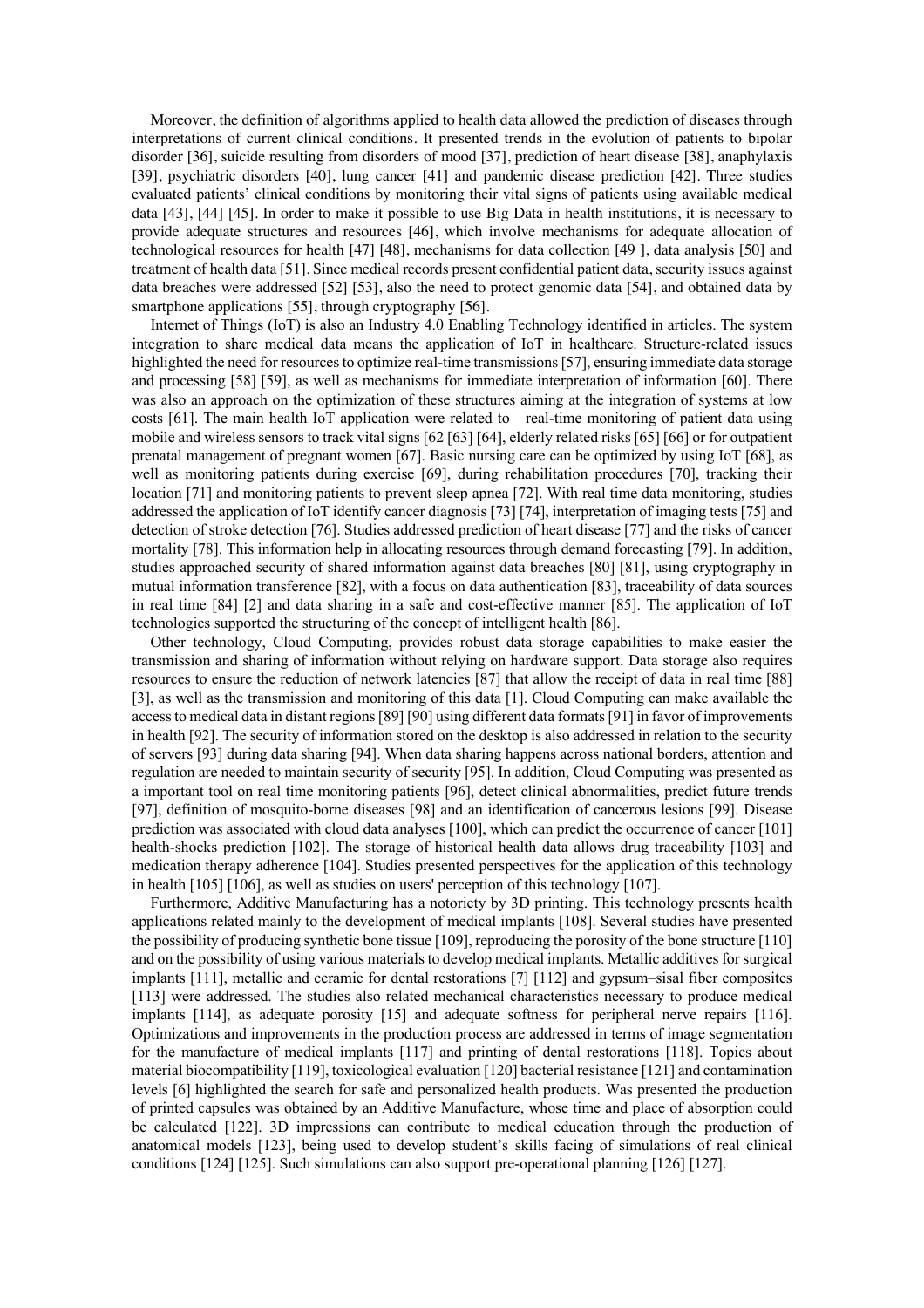Augmented Reality was presented in medical education initiatives as a technology used to simulate surgical procedures, such as a arthroscopy [128], dental surgeries [129] and general anatomical studies, allowing the development of medical skills [5] [130] and guaranteeing prior knowledge of surgical procedures, enabling less invasive procedures [131]. Real time additional clinical information during surgical procedures [132] were performed in spine surgery, [133] interstitial brachytherapy [134], radical prostatectomy [135] and hepatobiliary surgery [136]. Preoperative planning through augmented reality analyzes has been reported [137], as in thermal liver ablation [138]. Augmented Reality allowed training new surgical techniques [139], surgery assisted by robots [140] and surgical tele collaborations in real time [141]. The availability of virtual information in the real environment allows increasing the information related to safety on the use of medical equipment [142] and support to medical professionals in neuropsychological assessments of elderly patients at risk of dementia [143].

Other two technologies, Cyber-Physical Systems and Artificial Intelligence, contributed to advances in medical area. Cyber-Physical Systems in the health area, initiatives to ensure security against data breaches in cyber environments [4] were addressed, also applications of this technology on three-dimensional monitors in health environments [144]. Artificial Intelligence (AI) was helpful in sports medicine to identify risks of muscles trauma [145]. Moreover, decision-making through A.I to forward alarms and personalized suggestions to patients' adherence to drug therapy according to the analysis of medication withdrawal from the monitored storage location [146].

The bibliometric analysis of articles addressed as Enabling Technologies in Industry 4.0 is shown in figure 5. The quantity of studies in healthcare areas is shown in figure 6.



# **5 Conclusion**

The reviewed literature revealed initiatives carried out on the implementation of Industry 4.0 Enabling Technologies in healthcare areas. The selected studies mainly address the use of data in order to characterize and predict clinical diagnoses as well as real time patient monitoring. The most frequently addressed Industry 4.0 Enabling Technology are, likewise, associated with data management: Big Data, Cloud Computing and Internet of Things.

The contribution of this study is related to structured provision of information on the progress of Industry 4.0 Enabling Technologies and the correlation between its main intrinsic features and major contributions to healthcare. It is relevant to professionals and healthcare organizations to prospect new opportunities for action and application of existing technologies in the healthcare context in which they are involved.

This study was limited due to the lack of literary agreement on the definition of Industry 4.0 Enabling Technologies, being that eight technologies were used when searching. Thus, the recommendation for further research is recommended to be carried out directed to specific areas of healthcare, searching by sectors, specialties and specific diagnosis.

## **References**

1. Kumar, M.A., Vimala, R., Britto, K R.A.: A cognitive technology based healthcare monitoring system and medical data transmission. Measurement 146, 322–332 (2019).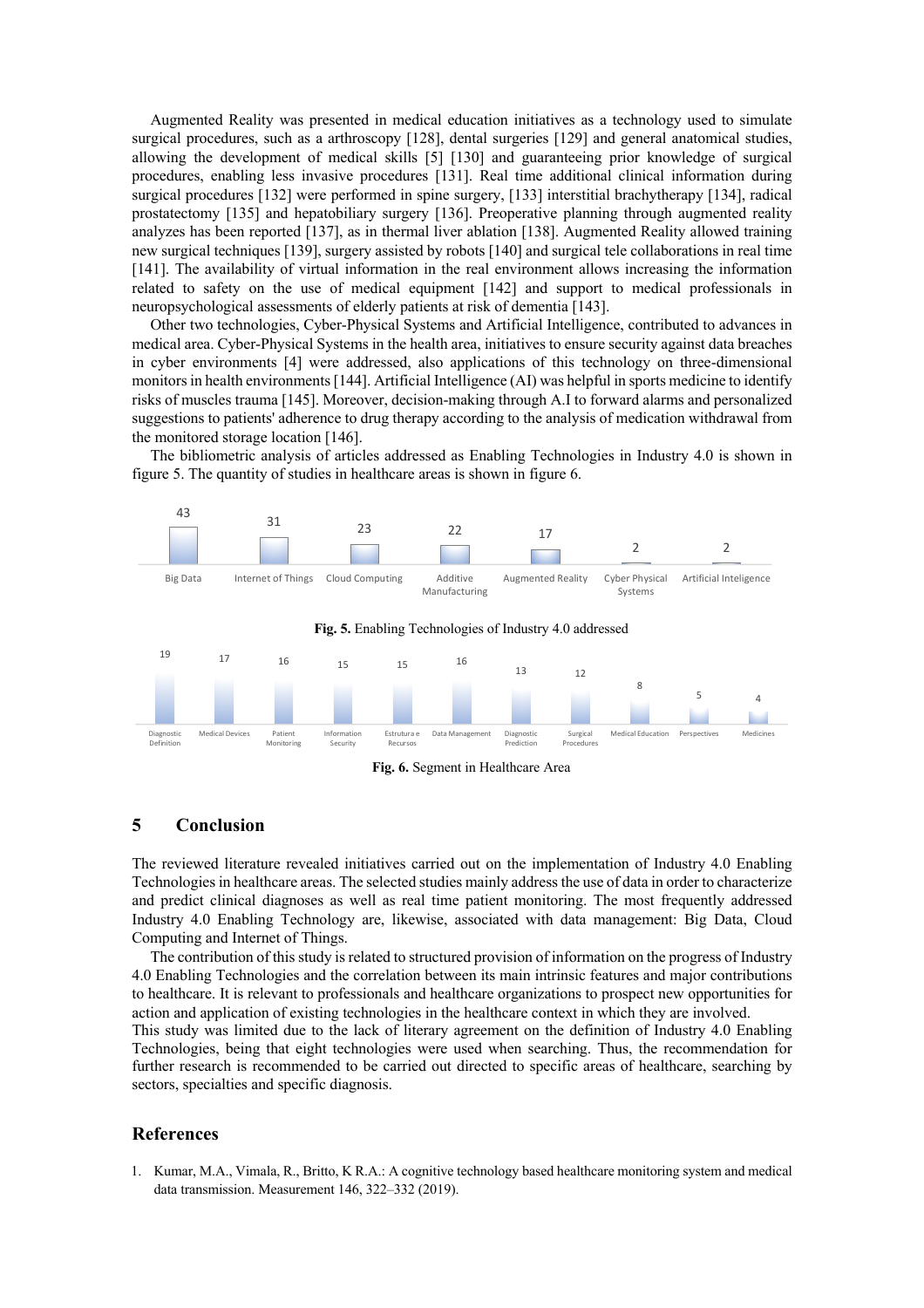- 2. Godfrey, A., Hetherington, V., Shum, H., Bonato, P., Lovell, N. H., Stuart, S.: From A to Z: Wearable technology explained. Maturitas 113, 40–47 (2018).
- 3. Wang, S.-L., Chen, Y. L., Kuo, A. M.-H., Chen, H.-M., Shiu, Y. S.: Design and evaluation of a cloud-based Mobile Health Information Recommendation system on wireless sensor networks. Computers & Electrical Engineering 49, 221–235 (2016).
- 4. Meng, W., Li, W., Wang, Y., Au, M. H.: Detecting insider attacks in medical cyber–physical networks based on behavioral profiling. Future Generation Computer Systems (2018).
- 5. Kugelmann, D., Stratmann, L., Nühlen, N., Bork, F., Hoffmann, S., Samarbarksh, G., Waschke, J.: An Augmented Reality magic mirror as additive teaching device for gross anatomy. Annals of Anatomy - Anatomischer Anzeiger 215, 71–77 (2018).
- 6. O'Malley, F. L., Millward, H., Eggbeer, D., Williams, R., Cooper, R.: The use of adenosine triphosphate bioluminescence for assessing the cleanliness of additive-manufacturing materials used in medical applications. Additive Manufacturing 9, 25-29 (2016).
- 7. Wang, H., Lim, J. Y.:Metal-ceramic bond strength of a cobalt chromium alloy for dental prosthetic restorations with a porous structure using metal 3D printing. Computers in Biology and Medicine 112, 103364 (2019).
- 8. Cooper, H.M. and Lindsay, J.L.: Research synthesis and meta-analysis. In: L. Beckman, D.J.R. (Eds), Handbook of applied social research methods. Thousand Oaks, CA: Sage. (1998)
- 9. Moher, D., Liberati, A., Tetzlaff, J., Altman, D. G.: Preferred reporting items for systematic reviews and metaanalyses: The PRISMA statement. Annals of Internal Medicine 151, 264–269 (2009)."
- 10. Davis, J., Mengersen, K., Bennett, S., Mazerolle, L.: Viewing systematic reviews and meta-analysis in social research through different lenses. SpringerPlus 3, 511 (2014).
- 11. Baumeister, R. F., Leary, M. R.:Writing narrative literature reviews. Review of General Psychology 1, (1997).
- 12. Pacchini, A. P. T., Lucato, W. C., Facchini, F., & Mummolo, G. (2019). The degree of readiness for the implementation of Industry 4.0. Computers in Industry, 113, 103125.
- 13. Oliveira Neto, G. C. de, Pinto, L. F. R., Amorim, M. P. C., Giannetti, B. F., & Almeida, C. M. V. B. de. (2018). A framework of actions for strong sustainability. Journal of Cleaner Production, 196, 1629–1643.
- 14. Hrovat, G., Stiglic, G., Kokol, P., Ojsteršek, M.: Contrasting temporal trend discovery for large healthcare databases. Computer Methods and Programs in Biomedicine 113(1), 251–257 (2014).
- 15. Pramanik, M. I., Lau, R. Y. K., Demirkan, H., Azad, M. A. K.: Smart health: Big data enabled health paradigm within smart cities. Expert Systems with Applications 87, 370–383 (2017).
- 16. Ramkumar, P. N., Haeberle, H. S., Bloomfield, M., Schaffer, J. L., Kamath, A. F., Patterson, B. M., Krebs, V. E.: Artificial Intelligence and Arthroplasty at a Single Institution: Real-World Applications of Machine Learning to Big Data, Value-Based Care, Mobile Health, and Remote Patient Monitoring. Journal of Arthroplasty 34, (2019).
- 17. Simpao, A. F., Ahumada, L. M., Rehman, M. A: Big data and visual analytics in anaesthesia and health care. British Journal of Anaesthesia 115(3), 350–356 (2015).
- 18. Rexit, R., Tsui, F., Espino, J., Chrysanthis, P. K., Wesaratchakit, S., Ye, Y.: An analytics appliance for identifying (near) optimal over-the-counter medicine products as health indicators for influenza surveillance. Information Systems 48, 151–163 (2015).
- 19. Koretsune, Y., Yamashita, T., Yasaka, M., Oda, E., Matsubayashi, D., Ota, K., Yamaguchi, T.: Usefulness of a healthcare database for epidemiological research in atrial fibrillation. Journal of Cardiology 70(2), 169–179 (2017).
- 20. Yao, J.-J., Zhang, F., Gao, T.-S., Zhang, W.-J., Lawrence, W. R., Zhu, B.-T., Sun, Y.: Survival impact of radiotherapy interruption in nasopharyngeal carcinoma in the intensity-modulated radiotherapy era: A big-data intelligence platform-based analysis. Radiotherapy and Oncology 132, 178–187 (2018).
- 21. Sukumar, S. R., Natarajan, R., Ferrell, R. K.: Quality of Big Data in health care. International Journal of Health Care Quality Assurance 28(6), 621–634 (2015).
- 22. Bedard N. A., Pugely A. J., McHugh M. A., Lux N. R., Bozic K. J., Callaghan J. J.: Big Data and Total Hip Arthroplasty: How Do Large Databases Compare?. The Journal of Arthroplasty 33, 41-45 (2018).
- 23. Men, K., Zhang, T., Chen, X., Chen, B., Tang, Y., Wang, S., Dai, J.: Fully automatic and robust segmentation of the clinical target volume for radiotherapy of breast cancer using big data and deep learning. Physica Medica 50, 13–19 (2018).
- 24. Sun, W., Zheng, B., Qian, W.:Automatic feature learning using multichannel ROI based on deep structured algorithms for computerized lung cancer diagnosis. Computers in Biology and Medicine 89, 530–539 (2017).
- 25. Kolossváry, M., De Cecco, C. N., Feuchtner, G., Maurovich-Horvat, P.: Advanced atherosclerosis imaging by CT: Radiomics, machine learning and deep learning. Journal of Cardiovascular Computed Tomography (2019).
- 26. Moreira, M. W. L., Rodrigues, J. J. P. C., Kumar, N., Al-Muhtadi, J., Korotaev, V.: Evolutionary radial basis function network for gestational diabetes data analytics. Journal of Computational Science 27, 410–417 (2018).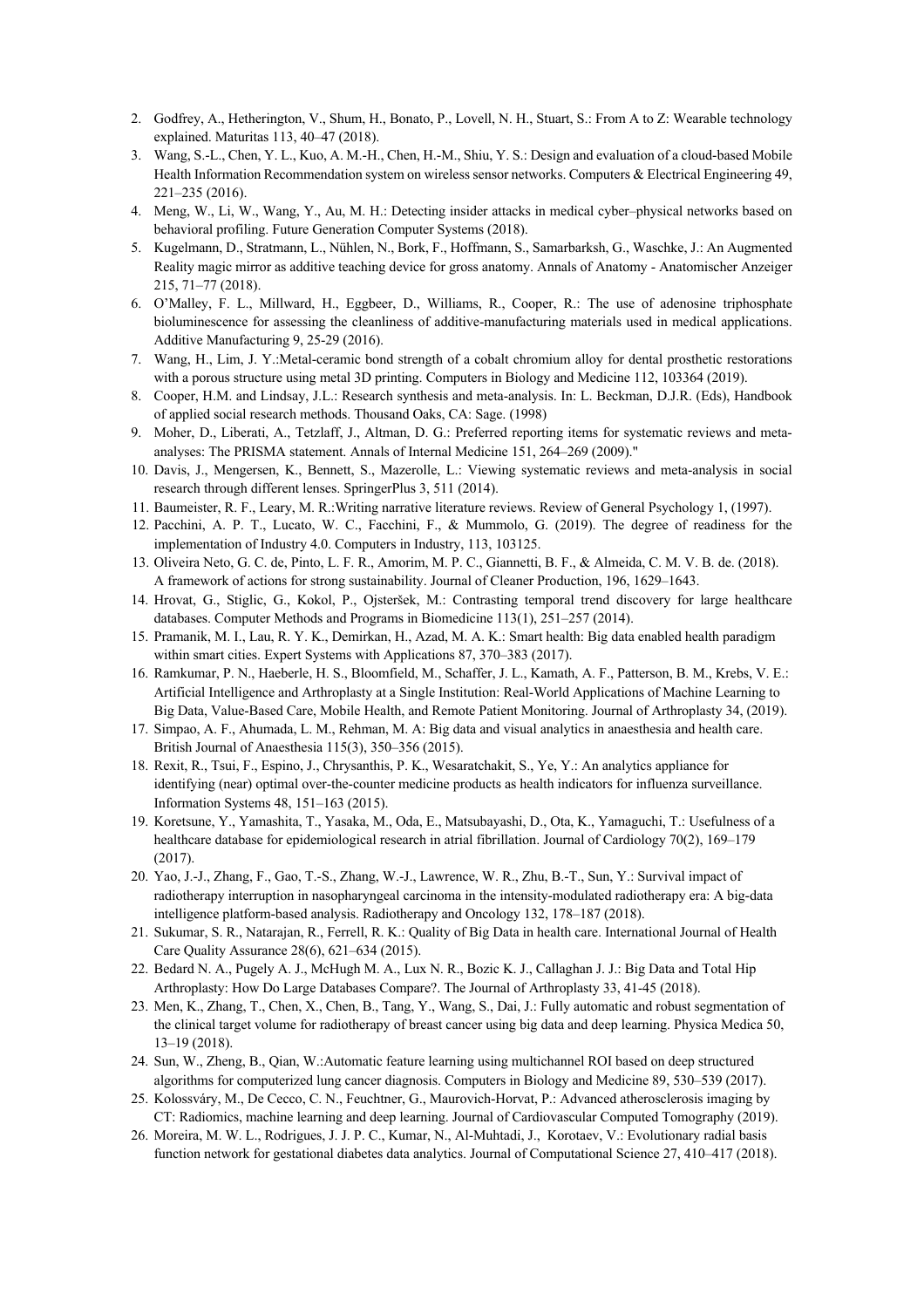- 27. Munir, K., de Ramón-Fernández, A., Iqbal, S., Javaid, N.: Neuroscience patient identification using big data and fuzzy logic–An Alzheimer's disease case study. Expert Systems with Applications 136, 410–425 (2019).
- 28. Baldassano S. N. B., Hill C. E., Shankar A., Bernabei J., Khankhanian P., Litt B.: Big data in status epilepticus. Epilepsy & Behavior (2019).
- 29. Banchhor, S. K., Londhe, N. D., Araki, T., Saba, L., Radeva, P., Khanna, N., & Suri, J. S.: Calcium detection, its quantification, and grayscale morphology-based risk stratification using machine learning in multimodality big data coronary and carotid scans: A review. Computers in Biology and Medicine 101, 184–198 (2018).
- 30. Goldshtein, I., Chodick, G., Kochba, I., Gal, N., Webb, M., Shibolet O.: Nonalcoholic Fatty Liver Identification and Characterization Using Big Data. Clinical Gastroenterology and Hepatology (2019).
- 31. Park, J. H., Kim, S., Park, J.-W., Ko, S.-J., Lee, S.: Feasibility study of structured diagnosis methods for functional dyspepsia in Korean medicine clinics. Integrative Medicine Research 6(4), 443–451 (2017).
- 32. Johnson, A. C., Ethun, C. G., Liu, Y., Lopez-Aguiar, A. G., Tran, T. B., Poultsides, G., Maithel, S. K.: Studying a Rare Disease Using Multi-Institutional Research Collaborations vs Big Data: Where Lies the Truth? Journal of the American College of Surgeons (2018).
- 33. Li, S., Yu, C.-H., Wang, Y., Babu, Y.: Exploring adverse drug reactions of diabetes medicine using social media analytics and interactive visualizations. International Journal of Information Management 48, 228–237 (2019).
- 34. Ribeiro, A. L. P., Paixão, G. M. M., Gomes, P. R., Ribeiro, M. H., Ribeiro, A. H., Canazart, J. A., MacFarlane, P. W.: Tele-electrocardiography and bigdata: The CODE (Clinical Outcomes in Digital Electrocardiography) study. Journal of Electrocardiology (2019).
- 35. Murphy D. R., Meyer, A. N. D., Vaghani, V., Russo, E., Sittig D.F., Wei L., Wu, L., Singh H.: Electronic Triggers to Identify Delays in Follow-Up of Mammography: Harnessing the Power of Big Data in Health Care. American Board of Radiology 15, 287-295 (2018).
- 36. Librenza-Garcia, D., Kotzian, B. J., Yang, J., Mwangi, B., Cao, B., Pereira Lima, L. N., Passos, I. C.: The impact of machine learning techniques in the study of bipolar disorder: A systematic review. Neuroscience & Biobehavioral Reviews 80, 538–554 (2017).
- 37. Passos, I. C., Mwangi, B., Cao, B., Hamilton, J. E., Wu, M.-J., Zhang, X. Y., Soares, J. C.: Identifying a clinical signature of suicidality among patients with mood disorders: A pilot study using a machine learning approach. Journal of Affective Disorders 193, 109–116 (2016).
- 38. Vivekanandan, T., Sriman Narayana Iyengar, N. C.: Optimal feature selection using a modified differential evolution algorithm and its effectiveness for prediction of heart disease. Computers in Biology and Medicine 90, 125–136 (2017).
- 39. Segura-Bedmar, I., Colón-Ruíz, C., Tejedor-Alonso, M. Á., Moro-Moro, M.: Predicting of anaphylaxis in big data EMR by exploring machine learning approaches. Journal of Biomedical Informatics 87, 50–59 (2018).
- 40. Rutledge R. B., Chekroud A.M., Quentin J.M.: HuysMachine learning and big data in psychiatry: toward clinical applications. Current Opinion in Neurobiology 55:152–159 (2019).
- 41. Lynch, C. M., Abdollahi, B., Fuqua, J. D., de Carlo, A. R., Bartholomai, J. A., Balgemann, R. N., Frieboes, H. B.: Prediction of lung cancer patient survival via supervised machine learning classification techniques. International Journal of Medical Informatics 108, 1–8 (2017).
- 42. Chen, Y., Crespi, N., Ortiz, A. M., & Shu, L.: Reality mining: A prediction algorithm for disease dynamics based on mobile big data. Information Sciences 379, 82–93 (2017).
- 43. Serhani, M. A., Menshawy, M. E., Benharref, A., Harous, S., & Navaz, A. N.: New algorithms for processing time-series big EEG data within mobile health monitoring systems. Computer Methods and Programs in Biomedicine 149, 79–94 (2017).
- 44. Nilashi, M., Ibrahim, O., Samad, S., Ahmadi, H., Shahmoradi, L., Akbari, E.: An Analytical Method for Measuring the Parkinson's Disease Progression: A Case on a Parkinson's Telemonitoring Dataset. Measurement 136, (2019).
- 45. Forkan, A. R. M., Khalil, I., Atiquzzaman, M.: ViSiBiD: A learning model for early discovery and real-time prediction of severe clinical events using vital signs as big data. Computer Networks 113, 244–257 (2017).
- 46. Pashazadeh A., Navimipour N. J.: Big data handling mechanisms in the healthcare applications: A comprehensive and systematic literature review. Journal of Biomedical Informatics 82 47–62 (2018).
- 47. Xia, T., Song, X., Zhang, H., Song, X., Kanasugi, H., Shibasaki, R.: Measuring spatio-temporal accessibility to emergency medical services through big GPS data. Health & Place 56, 53–62 (2019).
- 48. Carney T.J., Kong A.Y.: Leveraging health informatics to foster a smart systems response to health disparities and health equity challenges. Journal of Biomedical Informatics 68, 184–189 (2017).
- 49. Istephan, S., Siadat, M. R.: Unstructured medical image query using big data An epilepsy case study. Journal of Biomedical Informatics 59, 218–226 (2016).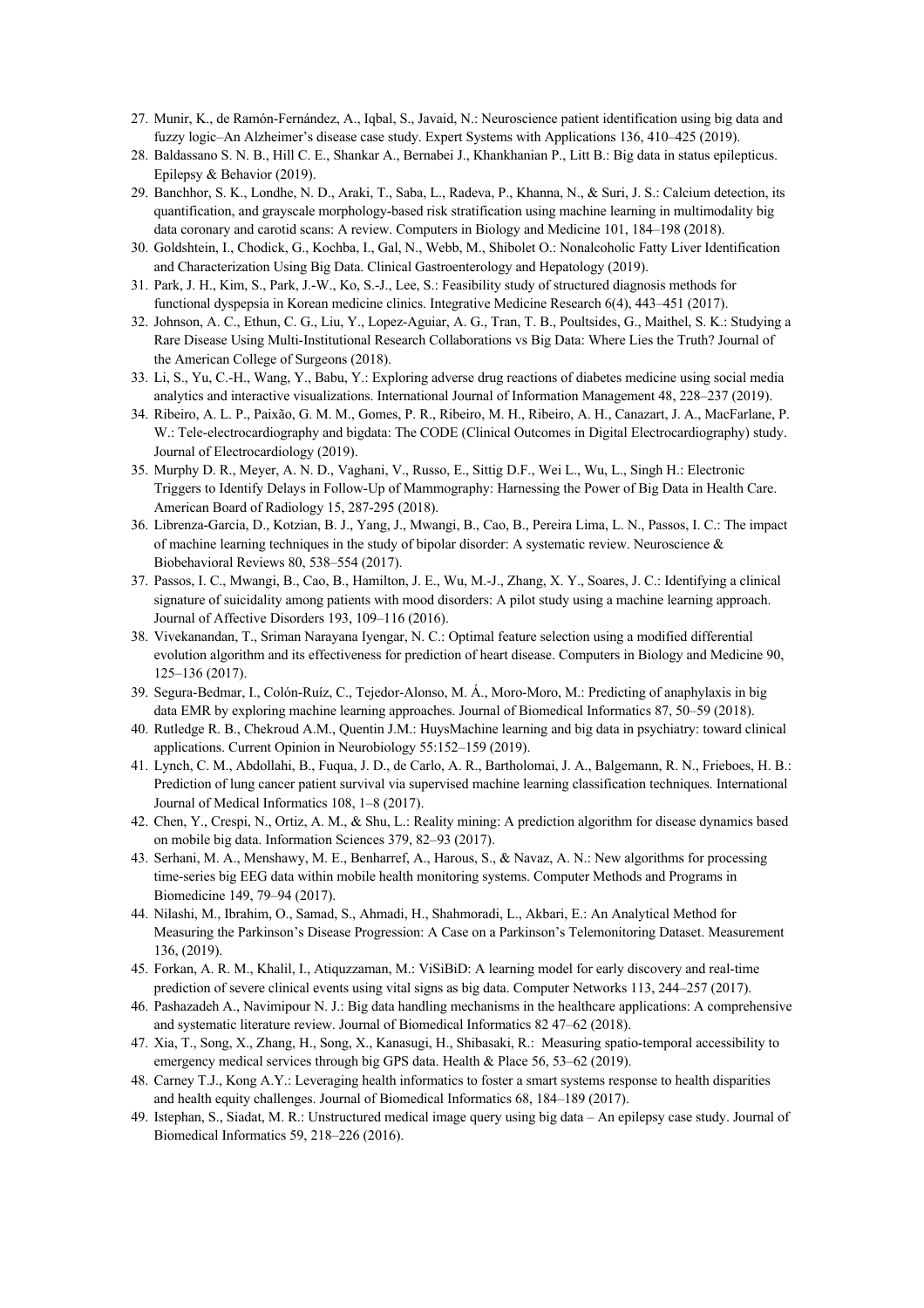- 50. Leightley, D., Chui, Z., Jones, M., Landau, S., McCrone, P., Hayes, R. D., Goodwin, L.:Integrating electronic healthcare records of armed forces personnel: Developing a framework for evaluating health outcomes in England, Scotland and Wales. International Journal of Medical Informatics 113, 17–25 (2018).
- 51. Mavrogiorgou, A.: Analyzing data and data sources towards a unified approach for ensuring end-to-end data and data sources quality in healthcare 4.0. Computer Methods and Programs in Biomedicine (2019).
- 52. Anisetti, M., Ardagna, C., Bellandi, V., Cremonini, M., Frati, F., Damiani, E.: Privacy-aware Big Data Analytics as a service for public health policies in smart cities. Sustainable Cities and Society 39, 68–77 (2018).
- 53. Kim, S., Lee, H., Chung, Y. D.:Privacy-preserving data cube for electronic medical records: An experimental evaluation. International Journal of Medical Informatics 97, 33–42 (2017).
- 54. Quinn, P., Quinn, L.: Big genetic data and its big data protection challenges. Computer Law & Security Review 34, 1000–1018 (2018).
- 55. Brodie, M. A., Pliner, E. M., Ho, A., Li, K., Chen, Z., Gandevia, S. C., Lord, S. R.: Big data vs accurate data in health research: Large-scale physical activity monitoring, smartphones, wearable devices and risk of unconscious bias. Medical Hypotheses 119, 32–36 (2018).
- 56. Yang, J.-J., Li, J.-Q., Niu, Y.:A hybrid solution for privacy preserving medical data sharing in the cloud environment. Future Generation Computer Systems 43-44, 74–86 (2015).
- 57. Elhoseny, M., Abdelaziz, A., Salama, A. S., Riad, A. M., Muhammad, K., Sangaiah, A. K.: A hybrid model of Internet of Things and cloud computing to manage big data in health services applications. Future Generation Computer Systems 86, 1383–1394 (2018).
- 58. Manogaran, G., Varatharajan, R., Lopez, D., Kumar, P. M., Sundarasekar, R., Thota, C.: A new architecture of Internet of Things and big data ecosystem for secured smart healthcare monitoring and alerting system. Future Generation Computer Systems 82, 375–387 (2018).
- 59. Hossain, M. S., Muhammad, G.: Cloud-assisted Industrial Internet of Things (IIoT) Enabled framework for health monitoring. Computer Networks 101, 192–202 (2016).
- 60. Azimi, I., Pahikkala, T., Rahmani, A. M., Niela-Vilén, H., Axelin, A., Liljeberg, P.: Missing data resilient decision-making for healthcare IoT through personalization: A case study on maternal health. Future Generation Computer Systems 96, 297–308 (2019) ;
- 61. Santos, D. F. S., Almeida, H. O., Perkusich, A.: A personal connected health system for the Internet of Things based on the Constrained Application Protocol. Computers & Electrical Engineering 44, 122–136 (2015).
- 62. Alharbe, N., S. Atkins, A.: A study of the application of automatic healthcare tracking and monitoring system in Saudi Arabia. International Journal of Pervasive Computing and Communications 10(2), 183–195 (2014).
- 63. Dritsa, D., & Biloria, N.: Towards a multi-scalar framework for smart healthcare. Smart and Sustainable Built Environment 7(1), 33–52 (2018).
- 64. Wong, B., Ho, G. T. S., Tsui, E.: Development of an intelligent e-healthcare system for the domestic care industry. Industrial Management & Data Systems 117(7), 1426–1445 (2017).
- 65. Tang, V., Choy, K., Ho, G., Lam, H., Tsang, Y.: An IoMT-based geriatric care management system for achieving smart health in nursing homes. Industrial Management & Data Systems 119(8), 1819-1840 (2019).
- 66. Sivathanu, B.: Adoption of internet of things (IOT) based wearables for elderly healthcare a behavioural reasoning theory (BRT) approach. Journal of Enabling Technologies 12(4), 169-185 (2018).
- 67. Musyoka, F. M., Thiga, M. M., Muketha, G. M.: A 24-hour ambulatory blood pressure monitoring system for preeclampsia management in antenatal care. Informatics in Medicine Unlocked 16, 100199 (2019).
- 68. Mieronkoski, R., Azimi, I., Rahmani, A. M., Aantaa, R., Terävä, V., Liljeberg, P., Salanterä, S.: The Internet of Things for basic nursing care—A scoping review. International Journal of Nursing Studies 69, 78–90 (2017)..
- 69. Bhatia, M., & Sood, S. K.: A comprehensive health assessment framework to facilitate IoT-assisted smart workouts: A predictive healthcare perspective. Computers in Industry 92-93, 50–66 (2017).
- 70. Bobin, M., Bimbard, F., Boukallel, M., Anastassova, M., & Ammi, M.: SpECTRUM: Smart Ecosystem for stroke patient's Upper limbs Monitoring. Smart Health 13, 100066 (2019).
- 71. Adame, T., Bel, A., Carreras, A., Melià-Seguí, J., Oliver, M., Pous, R.: CUIDATS: An RFID–WSN hybrid monitoring system for smart health care environments. Future Generation Computer Systems 78, 602–615 (2018).
- 72. Yacchirema, D., Sarabia-Jácome, D., Palau, C. E., Esteve, M.: System for monitoring and supporting the treatment of sleep apnea using IoT and big data. Pervasive and Mobile Computing 50, 25-40 (2018).
- 73. Masood, A., Sheng, B., Li, P., Hou, X., Wei, X., Qin, J., Feng, D.: Computer-Assisted Decision Support System in Pulmonary Cancer detection and stage classification on CT images. Journal of Biomedical Informatics 79, (2018).
- 74. Abdel-Basset, M., & Mohamed, M.: A novel and powerful framework based on neutrosophic sets to aid patients with cancer. Future Generation Computer Systems 98, 144–153 (2019).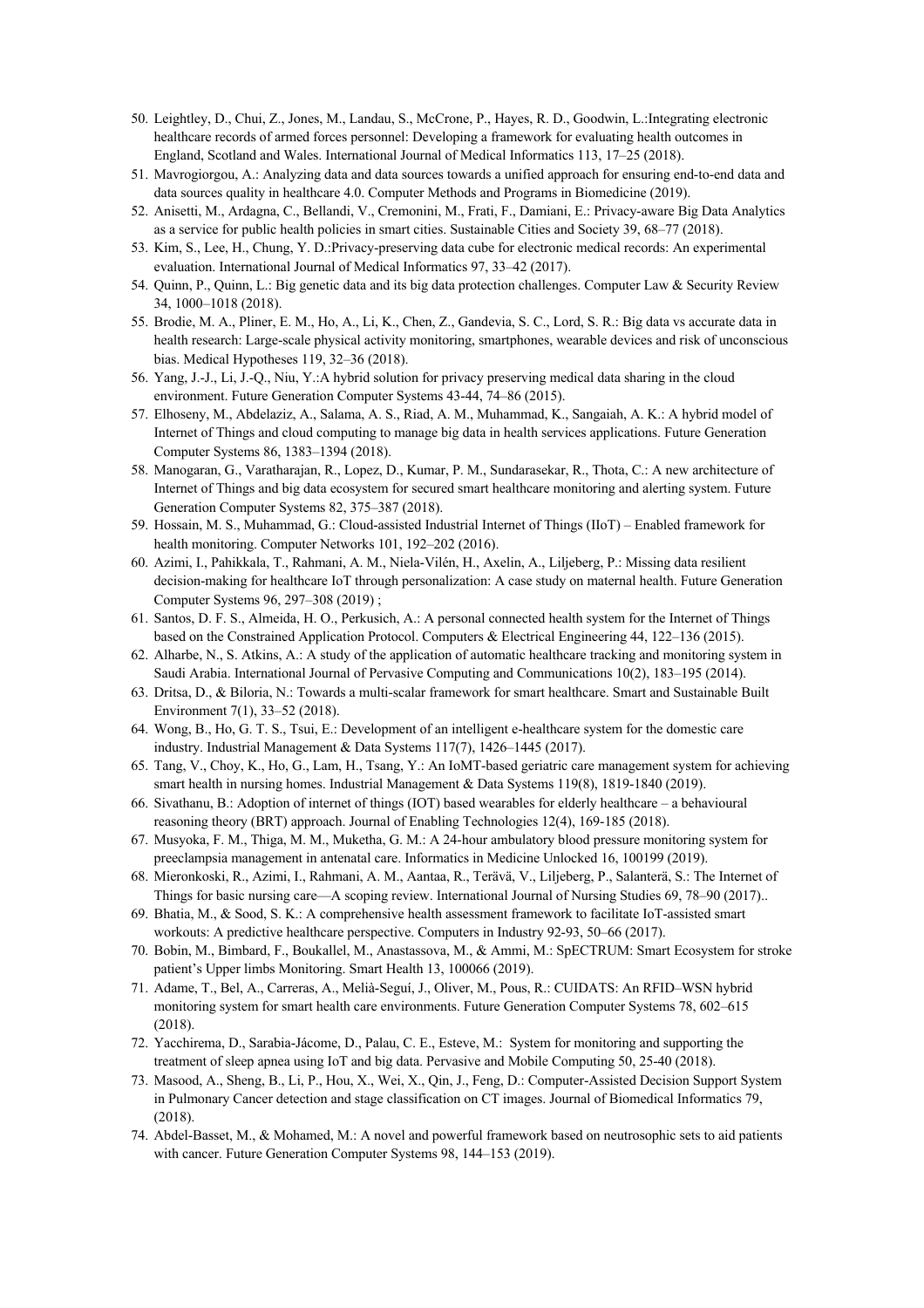- 75. Al-Shayea, T. K., Mavromoustakis, C. X., Mongay Batalla, J., Mastorakis, G.: A Hybridized Methodology of Different Wavelet Transformations Targeting Medical Images in IoT Infrastructure. Measurement 148, (2019).
- 76. Dourado Jr, C. M. J. M., da Silva, S. P. P., da Nóbrega, R. V. M., da S. Barros, A. C., Filho, P. P. R., de Albuquerque, V. H. C.: Deep learning IoT system for online stroke detection in skull computed tomography images. Computer Networks 152, 25–39 (2019).
- 77. Al-Makhadmeh, Z., Tolba, A.: Utilizing IoT Wearable Medical Device for Heart Disease Prediction using Higher Order Boltzmann Model: A Classification Approach. Measurement 147, 106815 (2019).
- 78. Yue, J. C., Wang, H.-C., Leong, Y.-Y., Su, W.-P.:Using Taiwan National Health Insurance Database to model cancer incidence and mortality rates. Insurance: Mathematics and Economics 78, 316–324 (2018).
- 79. Fischer, G. S., Righi, R. da R., Ramos, G. de O., Costa, C. A. da, Rodrigues, J. J. P. C.: ElHealth: Using Internet of Things and data prediction for elastic management of human resources in smart hospitals. Engineering Applications of Artificial Intelligence 87, 103285. (2019).
- 80. Boussada, R., Hamdane, B., Elhdhili, M. E., Saidane, L. A.: Privacy-preserving aware data transmission for IoTbased E-health. Computer Networks 162, 106866 (2019).
- 81. Abdmeziem, M. R., & Tandjaoui, D.: An end-to-end secure key management protocol for e-health applications. Computers & Electrical Engineering 44, 184–197 (2015).
- 82. Hadian, M., Altuwaiyan, T., Liang, X., Li, W.: Privacy-preserving voice-based search over mHealth data. Smart Health 12 24–34(2019).
- 83. Aghili, S. F., Mala, H., Kaliyar, P., & Conti, M.: SecLAP: Secure and lightweight RFID authentication protocol for Medical IoT. Future Generation Computer Systems 101, 621–634 (2019).
- 84. Lomotey, R. K., Pry, J., Sriramoju, S.: Wearable IoT data stream traceability in a distributed health information system. Pervasive and Mobile Computing, 40, 692–707 (2017).
- 85. Paschou, M., Sakkopoulos, E., Sourla, E., Tsakalidis, A.: Health Internet of Things: Metrics and methods for efficient data transfer. Simulation Modelling Practice and Theory 34, 186–199 (2013).
- 86. Tian, S., Yang, W., Grange, J. M. L., Wang, P., Huang, W., Ye, Z.: Smart healthcare: making medical care more intelligent. Global Health Journal (2019).
- 87. Vilela, P. H., Rodrigues, J. J. P. C., Solic, P., Saleem, K., Furtado, V.: Performance evaluation of a Fog-assisted IoT solution for e-Health applications. Future Generation Computer Systems 97, 379–386 (2019).
- 88. Pandey, S., Voorsluys, W., Niu, S., Khandoker, A., Buyya, R.: An autonomic cloud environment for hosting ECG data analysis services. Future Generation Computer Systems 28(1), 147–154 (2012).
- 89. Lin, C.-W., Abdul, S. S., Clinciu, D. L., Scholl, J., Jin, X., Lu, H., Li, Y.-C.: Empowering village doctors and enhancing rural healthcare using cloud computing in a rural area of mainland China. Computer Methods and Programs in Biomedicine 113(2), 585–592 (2014).
- 90. Miah, S. J., Hasan, J., Gammack, J. G.: On-Cloud Healthcare Clinic: An e-health consultancy approach for remote communities in a developing country. Telematics and Informatics 34(1), 311–322 (2017).
- 91. Goli-Malekabadi, Z., Sargolzaei-Javan, M., Akbari, M. K.: An effective model for store and retrieve big health data in cloud computing. Computer Methods and Programs in Biomedicine 132, 75–82 (2016).
- 92. Chung, C.-J., Kuo, Y.-C., Hsieh, Y.-Y., Li, T.-C., Lin, C.-C., Liang, W.-M., Lin, H.C.: Subject-enabled analytics model on measurement statistics in health risk expert system for public health informatics. International Journal of Medical Informatics 107, 18–29 (2017).
- 93. Ye, H., Liu, J., Wang, W., Li, P., Li, T., Li, J.: Secure and efficient outsourcing differential privacy data release scheme in Cyber-physical system. Future Generation Computer Systems (2018).
- 94. Hasan, M. Z., Mahdi, M. S. R., Sadat, M. N., Mohammed, N.: Secure count query on encrypted genomic data. Journal of Biomedical Informatics 81, 41-52 (2018).
- 95. Seddon, J. J. M., Currie, W. L.: Cloud computing and trans-border health data: Unpacking U.S. and EU healthcare regulation and compliance. Health Policy and Technology 2(4), 229–241 (2013).
- 96. Xia, H., Asif, I., Zhao, X.: Cloud-ECG for real time ECG monitoring and analysis. Computer Methods and Programs in Biomedicine 110(3), 253–259 (2013).
- 97. Forkan, A. R. M., Khalil, I., Tari, Z., Foufou, S., Bouras, A.: A context-aware approach for long-term behavioural change detection and abnormality prediction in ambient assisted living. Pattern Recognition 48(3), 628–641 (2015).
- 98. Vijayakumar, V., Malathi, D., Subramaniyaswamy, V., Saravanan, P., Logesh, R.: Fog Computing-based Intelligent Healthcare System for the Detection and Prevention of Mosquito-borne Diseases. Computers in Human Behavior 100, 275–285 (2018).
- 99. Oubel, E., Bonnard, E., Sueoka-Aragane, N., Kobayashi, N., Charbonnier, C., Yamamichi, J., Kimura, S.: Volume-based Response Evaluation with Consensual Lesion Selection. Academic Radiology 22(2), 217–225 (2015).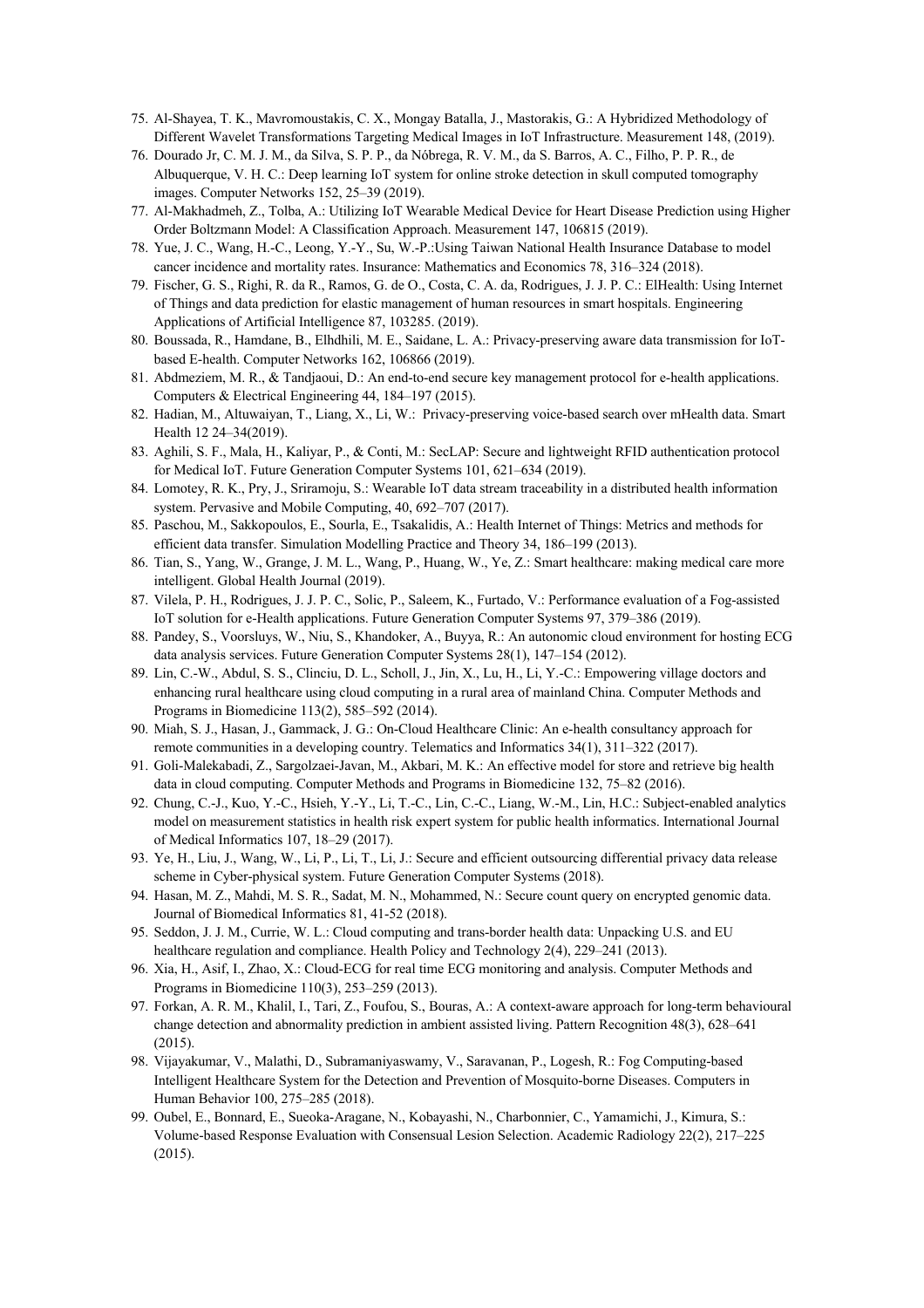- 100. Zhang C., Zhu L., Xu C, Lu R.: PPDP: An efficient and privacy-preserving disease prediction scheme in cloudbased e-Healthcare system. Future Generation Computer Systems 79, 16–25 (2018).
- 101. Richter, A. N., Khoshgoftaar, T. M.: Efficient learning from big data for cancer risk modeling: A case study with melanoma. Computers in Biology and Medicine 110, 29–39 (2019).
- 102. Mahmud, S., Iqbal, R., Doctor, F.: Cloud enabled data analytics and visualization framework for health-shocks prediction. Future Generation Computer Systems 65, 169–181 (2016).
- 103. Long, J., Yuan, M. J.: A novel clinical decision support algorithm for constructing complete medication histories. Computer Methods and Programs in Biomedicine 145, 127–133 (2017).
- 104. Chow, J. C. L.: Internet-based computer technology on radiotherapy. Reports of Practical Oncology & Radiotherapy 22(6), 455-462 (2017).
- 105. Huang, T., Lan, L., Fang, X., An, P., Min, J., & Wang, F.: Promises and Challenges of Big Data Computing in Health Sciences. Big Data Research 2(1), 2–11 (2015).
- 106. Ali, O., Shrestha, A., Soar, J., Wamba, S. F.:Cloud computing-enabled healthcare opportunities, issues, and applications: A systematic review. International Journal of Information Management 43, 146–158 (2018).
- 107. Hsieh, P.-J.: Healthcare professionals use of health clouds: Integrating technology acceptance and status quo bias perspectives. International Journal of Medical Informatics 84(7), 512–523 (2015).
- 108. Oh K. C., Park J-M., Shim J-S., Kim J-H, Kim J-E., Kim J-H.: Assessment of metal sleeve-free 3D-printed implant surgical guides. Dental Materials 35, 468–476 (2019).
- 109. Barba, D., Alabort, E., Reed, R. C.: Synthetic Bone: Design by Additive Manufacturing. ActaBiomaterialia 97 637–656 (2019).
- 110. Wauthle, R., van der Stok, J., Amin Yavari, S., Van Humbeeck, J., Kruth, J.-P., Zadpoor, A. A., Schrooten, J.: Additively manufactured porous tantalum implants. Acta Biomaterialia 14, 217–225 (2015).
- 111. Burton, H. E., Peel, S., Eggbeer, D.: Reporting fidelity in the literature for computer aided design and additive manufacture of implants and guides. Additive Manufacturing 23, 362–373 (2018).
- 112. Schwarzer, E., Holtzhausen, S., Scheithauer, U., Ortmann, C., Oberbach, T., Moritz, T., & Michaelis, A.: Process development for additive manufacturing of functionally graded alumina toughened zirconia components intended for medical implant application. Journal of the European Ceramic Society 39, 522–530 (2018).
- 113. Coelho A. W. F., Thiré R. M. S. M., Araujo A.C.: Manufacturing of gypsum–sisal fiber composites using binder jetting. Additive Manufacturing 29 (2019).
- 114. Zhang, X. Z., Leary, M., Tang, H. P., Song, T., Qian, M.: Selective electron beam manufactured Ti-6Al-4V lattice structures for orthopedic implant applications: Current status and outstanding challenges. Current Opinion in Solid State and Materials Science 22(3), 75–99 (2018).
- 115. Parthasarathy, J., Starly, B., Raman, S.: A design for the additive manufacture of functionally graded porous structures with tailored mechanical properties for biomedical applications. Journal of Manufacturing Processes, 13(2), 160–170 (2011).
- 116. Singh, D., Harding, A. J., Albadawi, E., Boissonade, F. M., Haycock, J. W., Claeyssens, F.: Additive manufactured biodegradable poly(glycerol sebacate methacrylate) nerve guidance conduits. Acta Biomaterialia 78, 48–63 (2018).
- 117. Van Eijnatten, M., van Dijk, R., Dobbe, J., Streekstra, G., Koivisto, J., & Wolff, J.: CT image segmentation methods for bone used in medical additive manufacturing. Medical Engineering & Physics 51, 6–16 (2018).
- 118. Bae, E.-J., Jeong, I.-D., Kim, W.-C., Kim, J.-H.: A comparative study of additive and subtractive manufacturing for dental restorations. The Journal of Prosthetic Dentistry 118(2), 187–193 (2017).
- 119. Barui, S., Panda, A. K., Naskar, S., Kuppuraj, R., Basu, S., Basu, B.: 3D inkjet printing of biomaterials with strength reliability and cytocompatibility: Quantitative process strategy for Ti-6Al-4V. Biomaterials 213, 119212 (2019).
- 120. Alifui-Segbaya, F., Bowman, J., White, A. R., Varma, S., Lieschke, G. J., George, R.: Toxicological assessment of additively manufactured methacrylates for medical devices in dentistry. Acta Biomaterialia 78, 64–77 (2018).
- 121. Begines, B., Hook, A. L., Alexander, M. R., Tuck, C. J., Wildman, R. D.: Development, printability and postcuring studies of formulations of materials resistant to microbial attachment for use in inkjet based 3D printing. Rapid Prototyping Journal 22(5), 835–841 (2016).
- 122. Smith, D., Kapoor, Y., Hermans, A., Nofsinger, R., Kesisoglou, F., Gustafson, T., Procopio, A.: 3D Printed Capsules for Quantitative Regional Absorption Studies in the GI Tract. International Journal of Pharmaceutics 550, 418–428 (2018).
- 123. Abdelkarim, A., Hageman, A., Levi, D. S., & Aboulhosn, J.: Operationalizing low-cost three-dimensional printing in planning for complex congenital cardiac interventions. Materials Today Communications 15, 171–174 (2018).
- 124. AlAli, A. B., Griffin, M. F., Calonge, W. M., Butler, P. E.: Evaluating the Use of Cleft Lip and Palate 3D-Printed Models as a Teaching Aid. Journal of Surgical Education 75(1), 200–208 (2018).